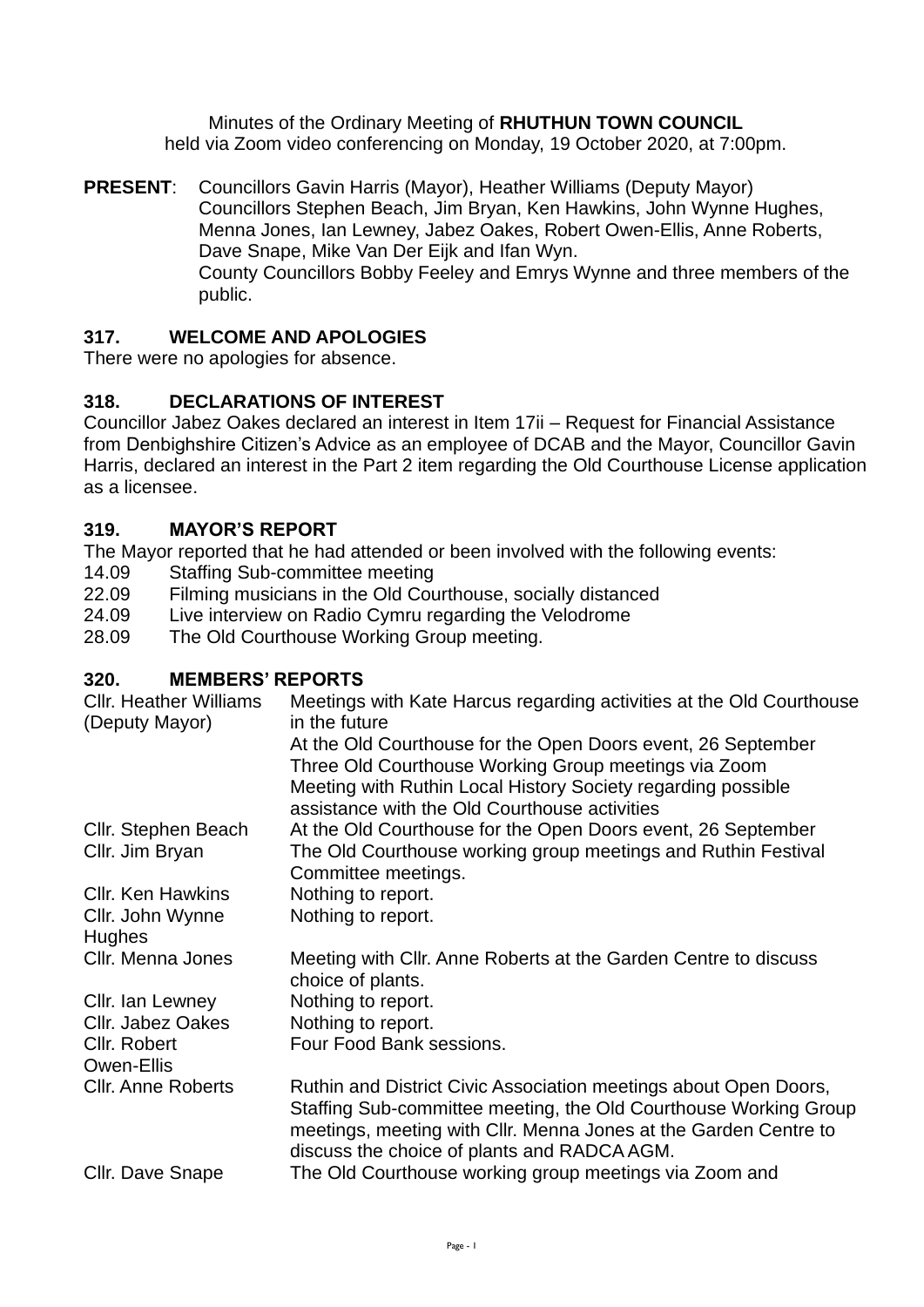discussing the Communications Strategy with Cllr. Ifan Wyn. Cllr. Mike Van Der Eik Meetings regarding the Incredible Edible project and the proposed Share and Repair Shed.

Cllr. Ifan Wyn Discussing the Communications Strategy with Cllr. Dave Snape.

## **321. RUTHIN COUNTY COUNCILLORS REPORT**

Councillor Emrys Wynne had submitted a report.

### **322. MINUTES OF THE PREVIOUS ORDINARY MEETING**

*RESOLVED: that, subject to a point of accuracy regarding members present, the minutes of the meeting held on 19 October 2020 be received and confirmed as a correct record.* 

### **323. MATTERS ARISING**

There were no matters arising.

### **324. MINUTES OF THE AMENITIES COMMITTEE**

Members considered the minutes of the meeting held on 5 October 2020. *RESOLVED: that the minutes of the meeting held on 5 October 2020 be confirmed as a correct record.* 

### **325. MINUTES OF THE PLANNING AND DEVELOPMENT COMMITTEE**

Members considered the minutes of the meeting held on 5 October 2020. *RESOLVED: that the minutes of the meeting held on 5 October 2020 be confirmed as a correct record.* 

### **326. VACANT SEAT ON RUTHIN TOWN COUNCIL**

Members were informed that Denbighshire County Council's Electoral Services had confirmed that no request had been received from 10 electors to hold an election to fill the vacancy. *RESOLVED: to publish the notice to fill the vacancy via co-option and to consider applications at the next Town Council meeting.* 

### **327. DATES OF RUTHIN TOWN COUNCIL MEETINGS 2021**

Members were asked to consider the proposed dates for meetings in 2021, a date for the 2020 Annual General Meeting and the handover of the role of Mayor and Deputy Mayor. In light of the continuing Covid-19 coronavirus restrictions on events and gatherings, it was proposed by Councillor Heather Williams that Councillor Gavin Harris continues as Mayor until the AGM in May 2021 and duly seconded. She also proposed that the Mayor's Charity Dinner be postponed to 2022. Councillor Jabez Oakes requested a recorded vote, in accordance with clause 12 in Ruthin Town Council's Standing Orders.

*Recorded vote:* Cllr. Gavin Harris (Mayor) - abstain, Cllr. Heather Williams (Deputy Mayor) – for, Cllr. Stephen Beach – unable to vote due to technical issues, Cllr. Jim Bryan – for, Cllr. Ken Hawkins – for, Cllr. John Wynne Hughes - against, Cllr. Menna Jones – for, Cllr. Ian Lewney - for, Cllr. Jabez Oakes – abstain, Cllr. Robert Owen-Ellis - for, Cllr. Anne Roberts - for, Cllr. Dave Snape - against, Cllr. Mike Van Der Eijk – for and Cllr. Ifan Wyn – against. Result: 8 for, 2 abstained and 3 against.

*RESOLVED: that Councillor Gavin Harris continues as Mayor until the AGM in May 2021 and the date of the Mayor's Charity Dinner be postponed to April 2022. The dates of the Council and Committee meetings were agreed and the Town Council's website to be updated accordingly.*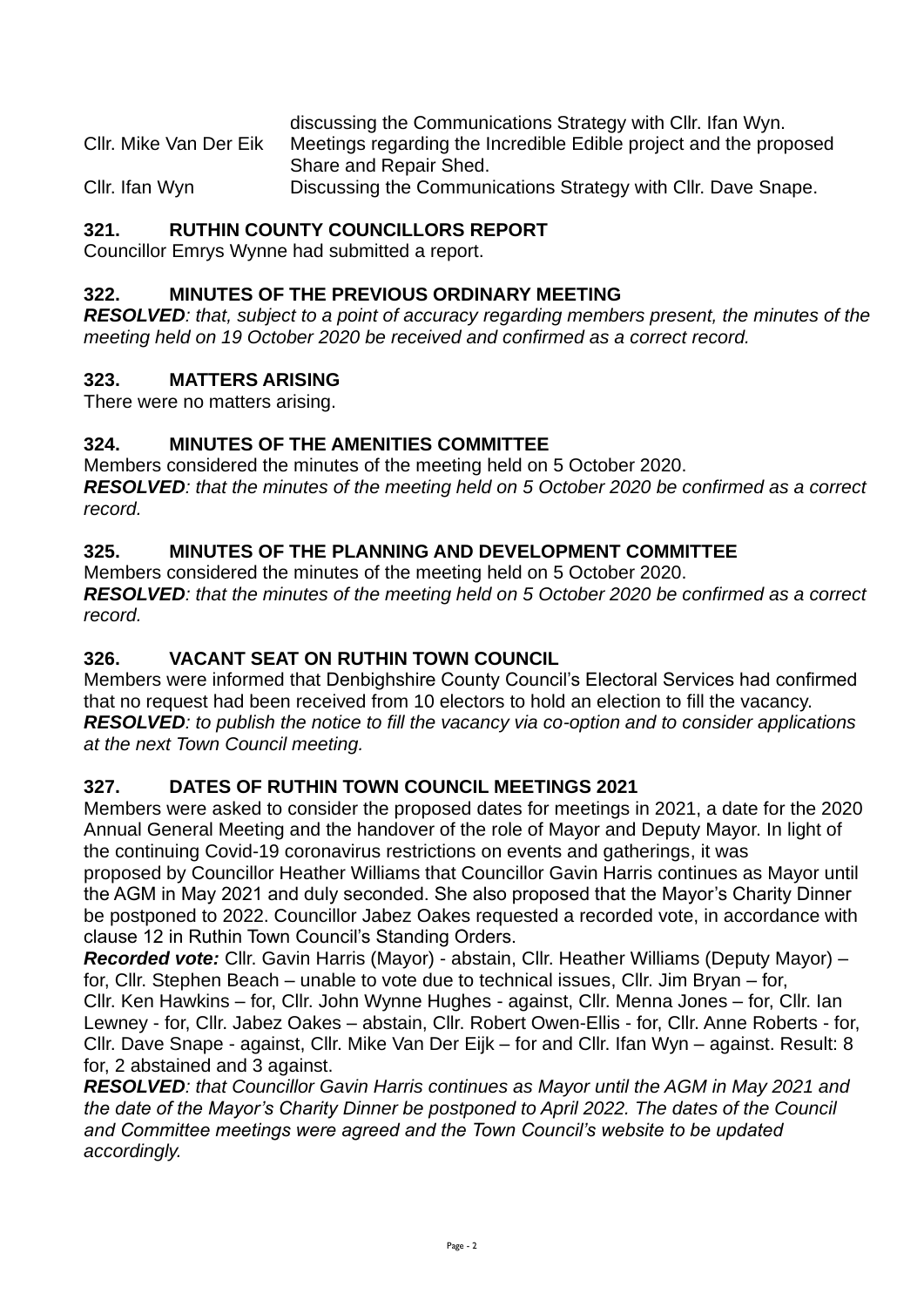## **328. UPDATE REGARDING THE OLD COURTHOUSE**

The Mayor reported that the Working Group was continuing to meet every two weeks, and progress was being made with the exhibit and interpretation display installation. Work was continuing to ensure everything would be in place for opening to the public in Spring 2021. *RESOLVED: to note the update.* 

#### **329. INDEPENDENT REMUNERATION PANEL FOR WALES DRAFT REPORT**

Members were requested to consider IRPW's draft report, specifically the section relating to allowances for Town and Community Councils. A member suggested that the Documents Scrutiny Group look at the content in detail and report back to the next full Council. *RESOLVED: to refer the report to the Document Scrutiny Group to consider in detail and to report back to the next Council meeting.* 

### **330. RUTHIN TOWN COUNCIL COMMUNICATION STRATEGY**

Members were provided with an update regarding the stage reached with the Communication Strategy. It was suggested that this required one further review prior to being finalised and adopted by the Council.

*RESOLVED: that members review the document and send comments to the Clerk and/or Councillor Dave Snape by 26 October to enable the working group to update the strategy.* 

#### **331. FINANCIAL STATEMENT**

Members were requested to receive and approve the financial statement for the period ending 30 September 2020.

*RESOLVED: to receive and approve the financial statement for the period ending 30 September 2020.* 

#### **332. ACCOUNTS FOR PAYMENT**

*RESOLVED: that payment of the following items be approved.*

From Ruthin Town Council's current account:

| <b>OB</b> | Canda Copying Ltd                                | Photocopier rental and minimum copies       | ¥       | £41.90    |
|-----------|--------------------------------------------------|---------------------------------------------|---------|-----------|
| <b>OB</b> | <b>Canda Copying Ltd</b>                         | Additional black and white copies           |         | £0.48     |
| <b>OB</b> | <b>Canda Copying Ltd</b>                         | Additional colour copies                    | $\star$ | £10.97    |
| <b>OB</b> | Llanfwrog CIC                                    | Watering services - September 2020          |         | £1,134.00 |
| <b>OB</b> | Llanfwrog CIC                                    | Grass cutting service - October 2020        |         | £369.84   |
| <b>OB</b> | Hill & Roberts                                   | Accountancy and payroll services fee plus   | *       | £92.40    |
|           |                                                  | Sage subscription - October 2020            |         |           |
| <b>OB</b> | Cllr. Dave Snape                                 | Microsoft Office 365 subscription - July,   | ÷       | £56.88    |
|           |                                                  | August, September 2020                      |         |           |
| OB        | Workplace Worksafe                               | ID badge for Town Councillor                | ¥       | £22.50    |
| <b>OB</b> | <b>Ruthin Swimming</b>                           | Financial assistance towards purchase of    |         | £500.00   |
|           | Club                                             | wedge and lane equipment                    |         |           |
| <b>OB</b> | <b>Marian Rees</b>                               | <b>Translation at September and October</b> |         |           |
|           |                                                  | Council meetings                            |         |           |
|           | From Ruthin Town Council Old Courthouse account: |                                             |         |           |
| <b>OB</b> | Oakwood Property                                 | Additional works to doors and flooring      | *       | £480.00   |
| <b>OB</b> | <b>Scottish Power</b>                            | Electricity charges at the Old Courthouse,  | ¥       | £12.86    |
|           |                                                  | 18.03.20 - 19.06.20                         |         |           |
| <b>OB</b> | Dŵr Cymru Welsh                                  | Water services 20.09.19 - 29.09.20          |         | £502.32   |
|           | Water                                            |                                             |         |           |
| <b>OB</b> | <b>BT Business</b>                               | Broadband and Cloud phone                   | ¥       | £67.19    |